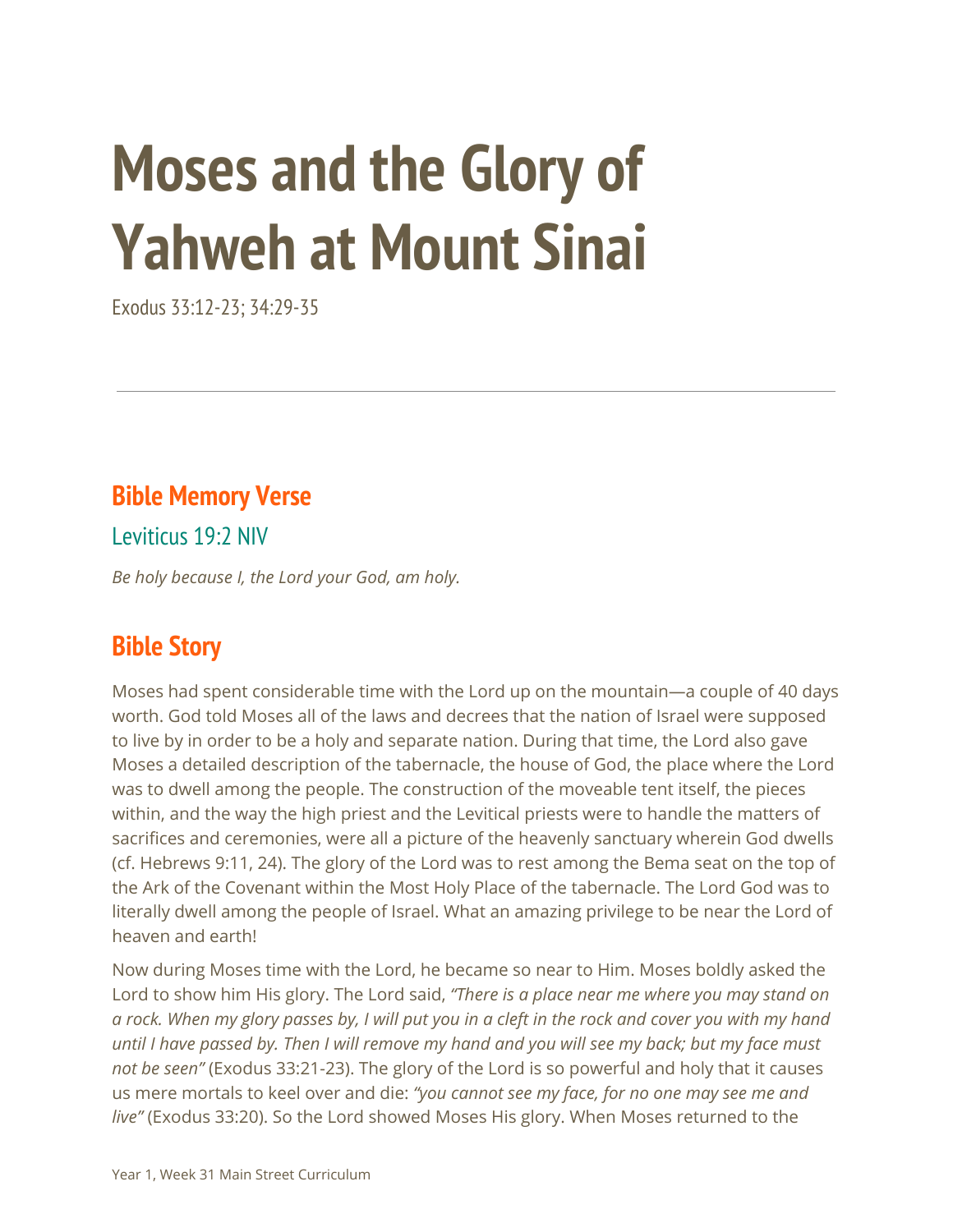people from the mountain, his face reflected God's glory (Exodus 34:29). And the people were afraid to come near him (Exodus 34:30).

*"When Moses finished speaking to them, he put a veil over his face. But whenever he entered the Lord's presence to speak with him, he removed the veil until he came out. And when he came out and told the Israelites what he had been commanded, they saw that his face was radiant. Then Moses would put the veil back over his face until he went in to speak with the Lord" (Exodus 34:33-35).*

At the end of the book of Exodus, the glory of the Lord actually fills the tabernacle—the fulfillment and visual existence of the Lord among His covenanted people. *"So the cloud of* the Lord was over the tabernacle by day, and fire was in the cloud by night, in the sight of all the *house of Israel during all their travels"* (Exodus 40:38). This glory stayed with the Israelites all their time in the land. When Solomon built the glorious temple in the city of Jerusalem, in like fashion, the glory of the Lord filled the temple (1 Kings 8:10-11). However, during the apostasy of the Israelites when they rejected the Lord and followed after other gods, the Lord God sent them into exile by the hand of the Assyrians and the Babylonians. The prophecy of Ezekiel records the departure of the glory of the Lord from the temple: *"The* cloud filled the temple, and the court was full of the radiance of the glory of the Lord ... then the *glory of the Lord departed from over the threshold of the temple and stopped above the cherubim"* (Ezekiel 10:4, 18). This was a very depressing event for the people of Israel, but they did not seem to care, for their wickedness was great. They had walked so far from the Lord their God that they did not even know it when the glory had departed from their midst.

The amazing thing though is that further in the prophecy of Ezekiel, the author describes a heavenly temple that is rebuilt and restored. In this description, the glory of the Lord returns to the temple: *"the glory of the Lord entered the temple through the gate facing east.* Then the Spirit lifted me up and brought me into the inner court, and the glory of the Lord filled *the temple"* (Ezekiel 43:4-5). There are many interpretations of what this temple means according the timeline of church history, but we really do not know. What we do know, however, is that when Jesus Christ came, he brought the glory of the Lord with him because he represented it. The gospel of John tells us: *"the Word became flesh and made his dwelling* among us. We have seen his glory, the glory of the One and Only, who came from the Father, full *of grace and truth"* (John 1:14 emphasis mine). The words "made his dwelling among us" can be read "tabernacled among us." He now lives among us and with us as he did during the time of the people of Israel. Maybe the renewed, rebuilt temple is us…the church…the body of Christ. And His glory has indwelt within us because of Jesus Christ. I do not know if this explanation is accurate regarding the temple in Ezekiel, but I do know that the Lord Jesus Christ through the Spirit dwells in all those who call Him their Lord and Savior.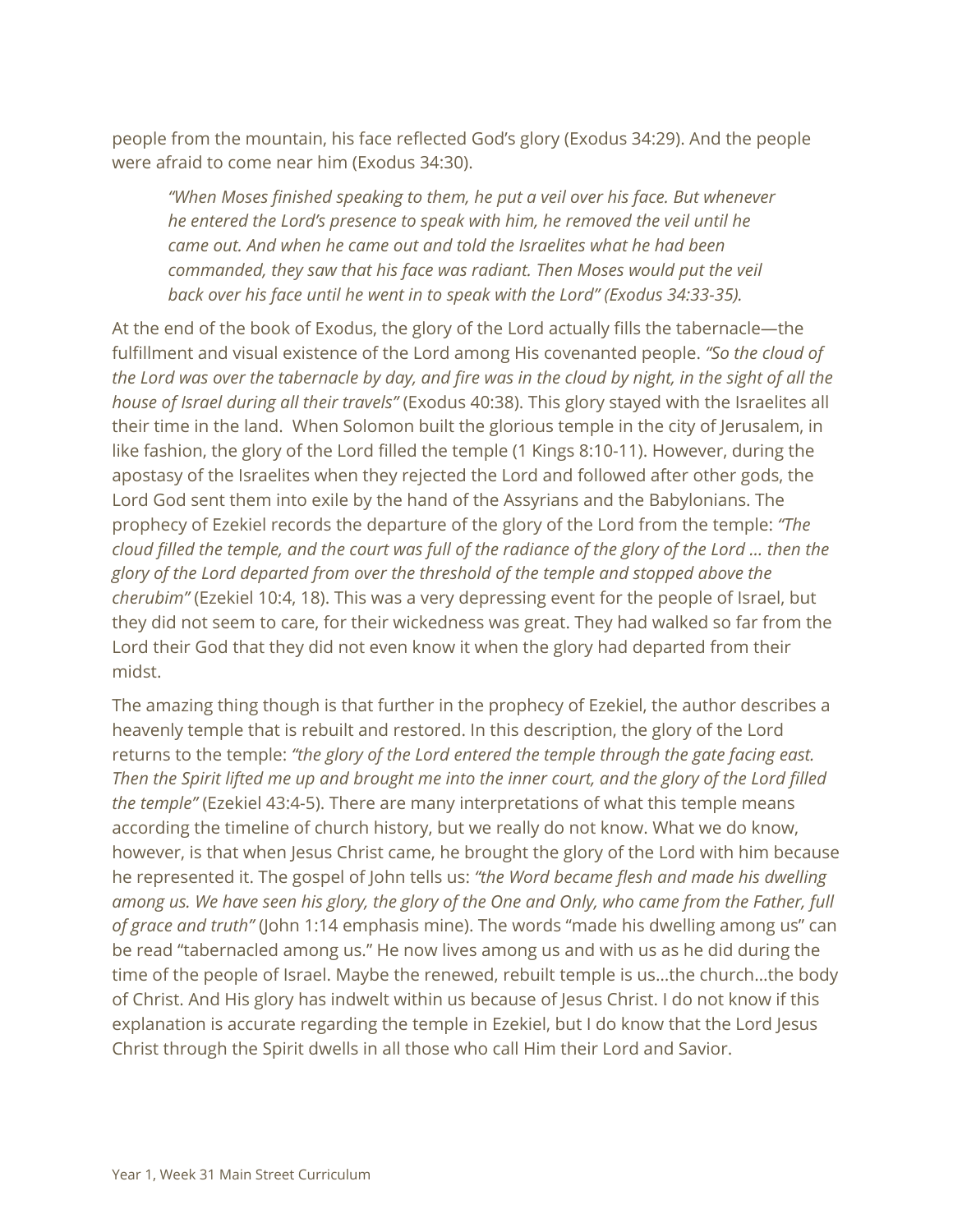## **Life Application**

One of the amazing things in this section of Scripture is that Moses reflected the glory of God. What an incredible picture of what we are supposed to do: reflect God in our lives!!

- Jesus said in the gospels that we are to shine our light on a hill for all to see, not hide it under a bowl.
- Another picture is that our churches are to be lampstands; a place where lights and lamps can stand and be displayed.

We need to be beacons of light in our world. Our friends and family so desperately need to see the light. And who is the light? Jesus Christ. He is the light that has come into the world. The glory that is displayed in and through our lives.

So what does that mean? It means that our actions are really important. How we act toward each other becomes a way for us to display the glory of God to our world. Just think: you hold and reflect the glory of God in your life. You have incredible power.

What are you going to do with it?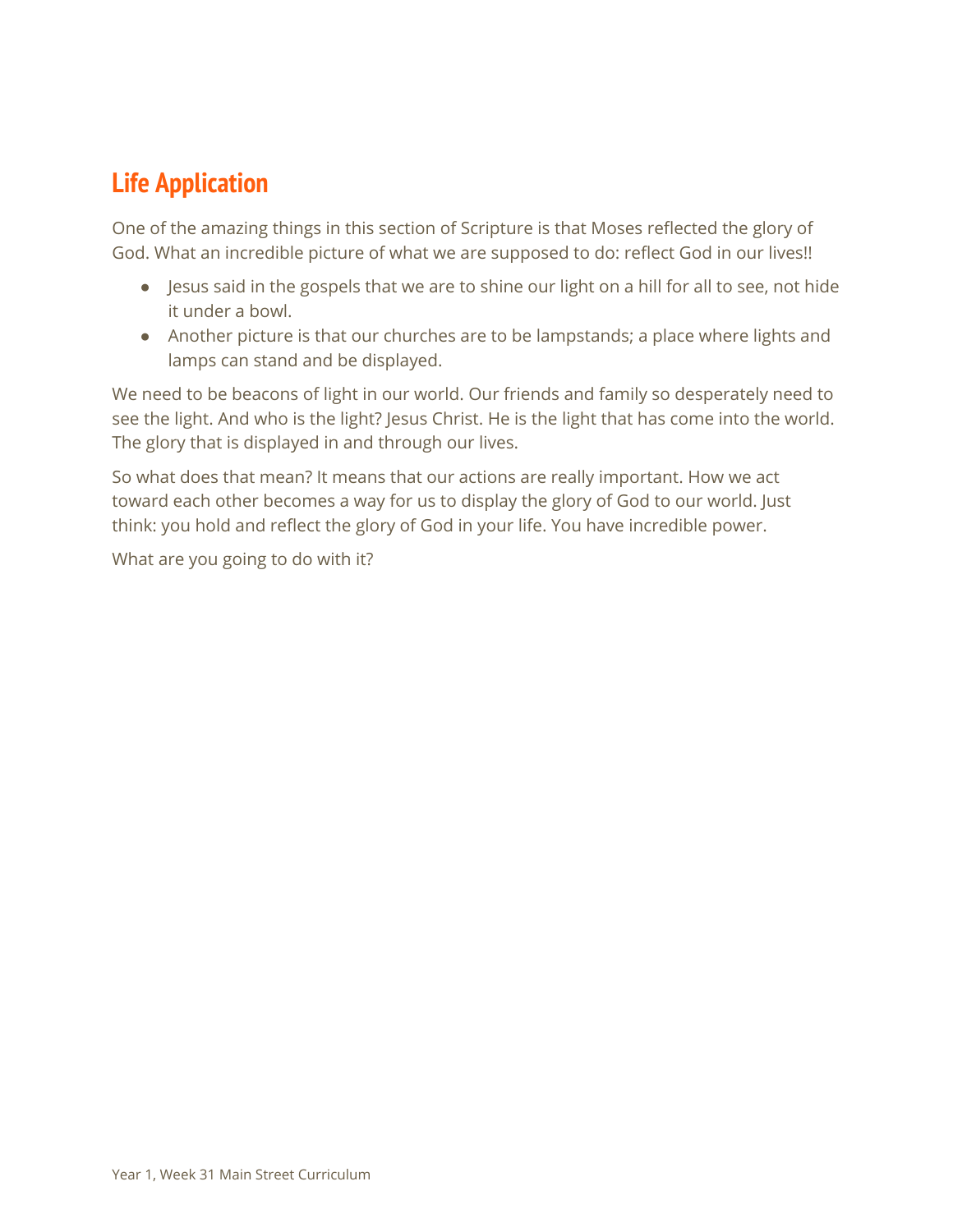#### **Review Questions**

- 1. What did Moses ask of the LORD God? If he could see the Lord's glory
- 2. What did the LORD God do in order for Moses to "see" His glory? The LORD put Moses in a cleft of a rock and covered him with his hand
- 3. What did Moses actually see? The LORD's back
- 4. If a human being sees the face of God, what happens to him? He dies
- 5. What would Moses wear over his face when he went back to the camp after meeting with God? A veil

## **Coloring Sheet**

Next page